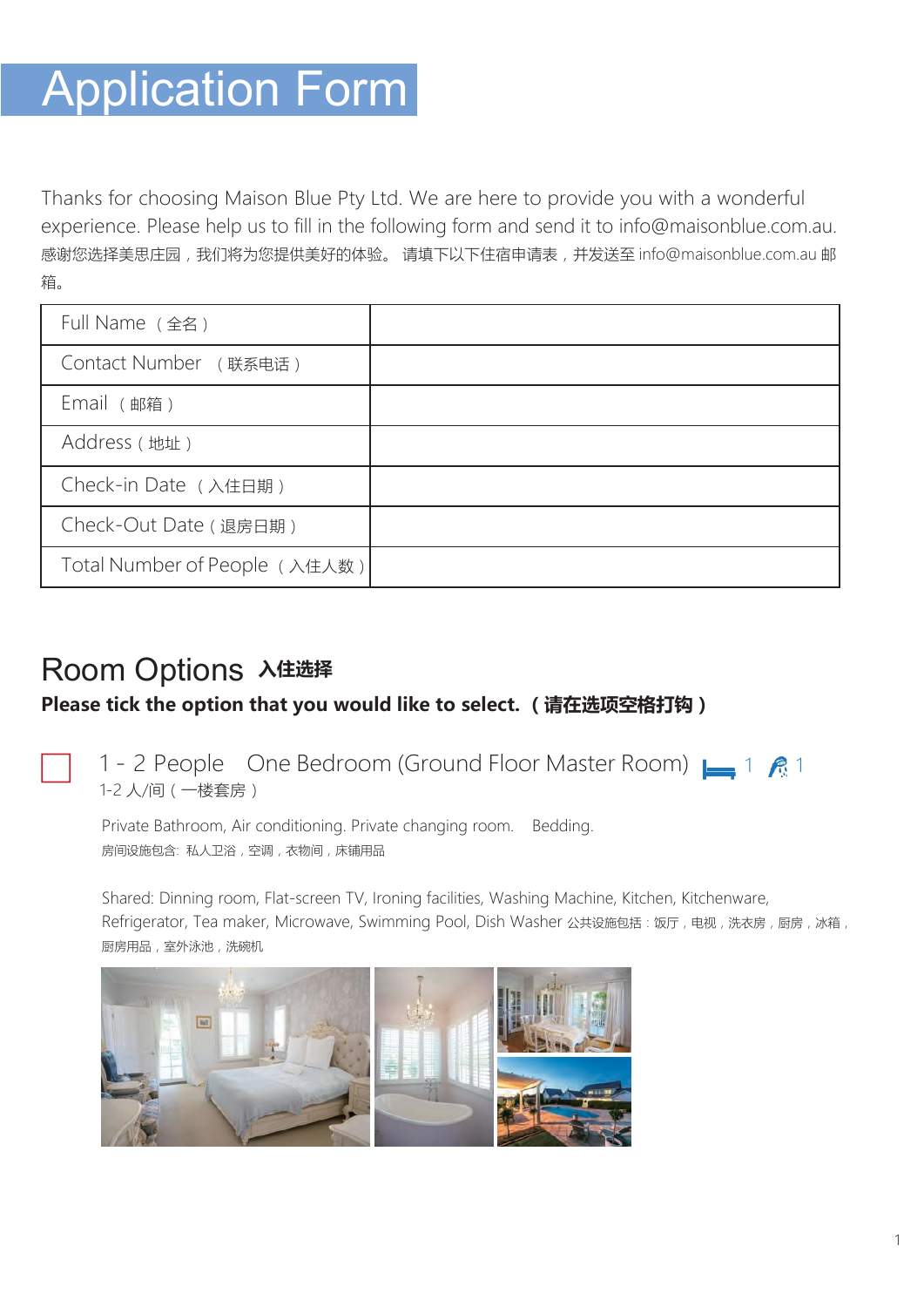# **Application Form**

### Room Options **入住选择**

#### **Please tick the option that you would like to select. (请在选项空格打钩)**

2-4 People Two Bedrooms (Two First Floor Bedrooms) **1** 2 **2** 1 2-4 人,2 房(二楼大床房两间)

Air conditioning. Private changing room. Bedding. 房间设施包含空调,衣物间,床铺用品

Shared: Dinning room, Flat-screen TV, Ironing facilities, Washing Machine, Kitchen, Kitchenware, Refrigerator, Tea maker, Microwave, Swimming Pool, Dish Washer 公共设施包括:饭厅,电视,洗衣房,厨房,冰箱,厨房用品,室外泳池,洗碗机



#### Up to 8 People Four Bedrooms

(Two Ground Floor Bedrooms and Two First Floor Bedrooms)  $\Box$  4  $\land$  2 8 人全包,4 个房间(一楼 2 间,2 楼 2 间)

Air conditioning. Private changing room. Bedding. 房间设施包含空调,衣物间,床铺用品

Shared: Dinning room, Flat-screen TV, Ironing facilities, Washing Machine, Kitchen, Kitchenware, Refrigerator, Tea maker, Microwave, Swimming Pool, Dish Washer 公共设施包括:饭厅,电视,洗衣房,厨房,冰箱,厨房用品,室外泳池,洗碗机